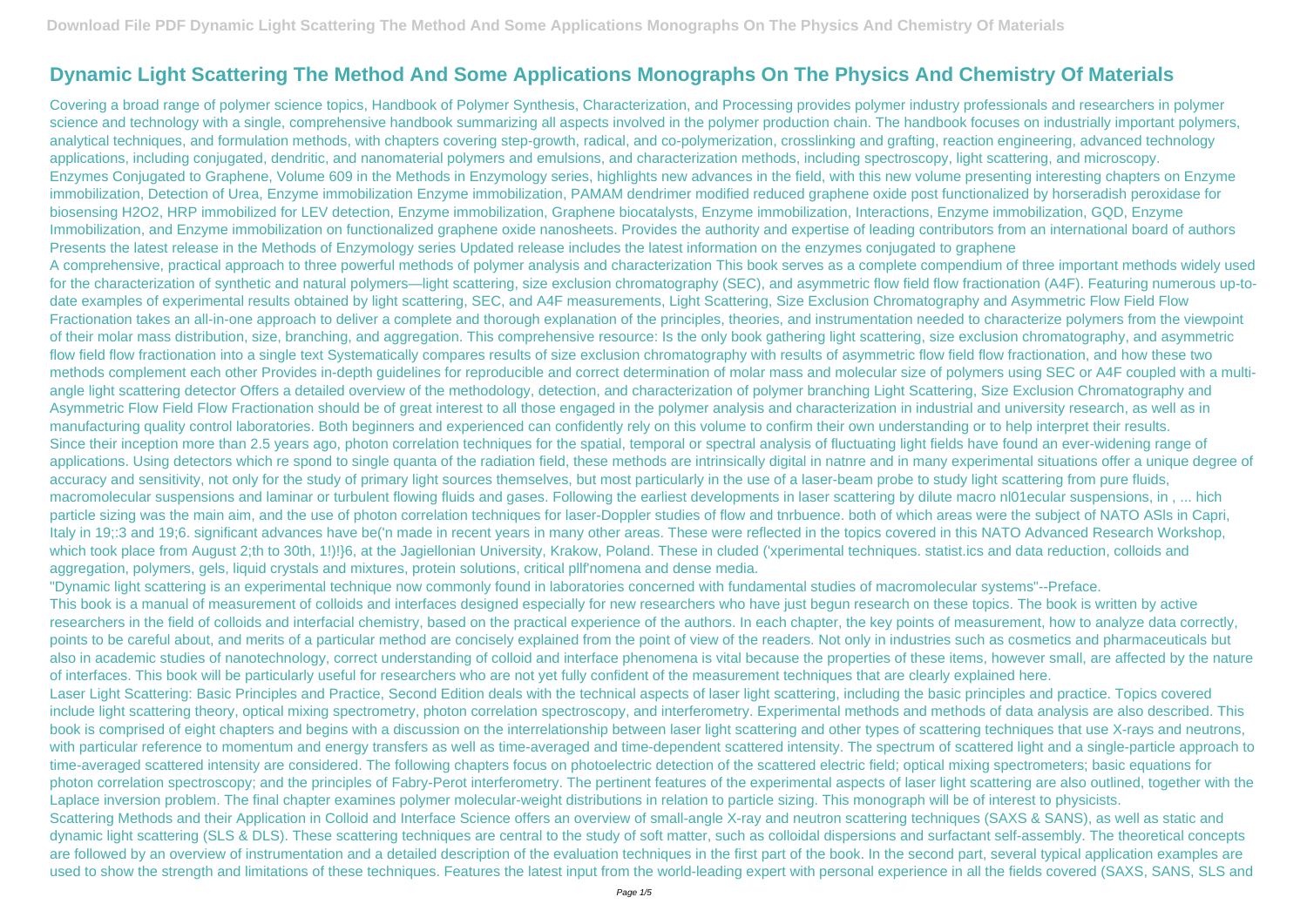DLS) Includes unified notation throughout the book to enhance its readability Provides—in a single source—scattering theory, evaluation of techniques and a variety of applications Light scattering has provided an important method for characterizing macro-molecules for at least three decades. Now, through the use of intense, coherent laser light and efficient spectrum analyzers and autocorrelators, experiments in the frequency and time domains can be used to study molecular motion, e.g. diffusion and flow and other dynamic processes, as well as the equilibrium properties of solutions. As a result, laser light scattering has become a powerful form of spectroscopy with applications in physics, biochemistry, and other fields. This volume, which employs a relatively simple approach in order to reach the widest audience, focuses on two main topics: classical light scattering (scattering intensity, concentration dependence, size dependence, and polydispersity) and dynamic light scattering (time and frequency dependence, translational diffusion, directed flow, rotational motion, and more). A series of useful appendixes and a list of references complete this concise, accessible work, a valuable resource for physicists, chemists, and anyone interested in the increasingly important field of laser light scattering.

This volume examines important experimental techniques needed tocharacterise inorganic materials in order to elucidate theirproperties for practical application. Addressing methods thatexamine the structures and properties of materials over lengthscales ranging from local atomic order to long-range order on themeso- and macro-scopic scales, Multi Length-ScaleCharacterisation contains five detailed chapters: Measurement of Bulk Magnetic Properties Thermal Methods Atomic Force Microscopy Gas Sorption in the Analysis of Nanoporous Solids Dynamic Light Scattering Ideal as a complementary reference work to other volumes in theseries (Local Structural Characterisation and Structurefrom Diffraction Methods) or as an examination of the specificcharacterisation techniques in their own right, MultiLength-Scale Characterisation is a valuable addition to theInorganic Materials Series. Light scattering is a very powerful method for characterizing the structure of polymers and nanoparticles in solution. As part of the Springer Laboratory series, this book provides a simple-toread and illustrative textbook probing the seemingly very complicated topic of light scattering from polymers and nanoparticles in dilute solution, and goes further to cover some of the latest technical developments in experimental light scattering.

Basic Fundamentals of Drug Delivery covers the fundamental principles, advanced methodologies and technologies employed by pharmaceutical scientists, researchers and pharmaceutical industries to transform a drug candidate or new chemical entity into a final administrable drug delivery system. The book also covers various approaches involved in optimizing the therapeutic performance of a biomolecule while designing its appropriate advanced formulation. Provides up-to-date information on translating the physicochemical properties of drugs into drug delivery systems Explores how drugs are administered via various routes, such as orally, parenterally, transdermally or through inhalation Contains extensive references and further reading for course and self-study

This book focuses on the practical aspects of particle size measurement: a major difference with existing books, which have a more theoretical approach. Of course, the emphasis still lies on the measurement techniques. For optimum application, their theoretical background is accompanied by quantitative quality aspects, limitations and problem identification. In addition the book covers the phenomena of sampling and dispersion of powders, either of which may be dominant in the overall analysis error. Moreover, there are chapters on the general aspects of quality for particle size analysis, quality management, reference materials and written standards, in- and on-line measurement, definitions and multilingual terminology, and on the statistics required for adequate interpretation of results. Importantly, a relation is made to product performance, both during processing as well as in final application. In view of its set-up, this book is well suited to support particle size measurement courses.

This 2-volume set includes extensive discussions of scattering techniques (light, neutron and X-ray) and related fluctuation and grating techniques that are at the forefront of this field. Most of the scattering techniques are Fourier space techniques. Recent advances have seen the development of powerful direct imaging methods such as atomic force microscopy and scanning probe microscopy. In addition, techniques that can be used to manipulate soft matter on the nanometer scale are also in rapid development. These include the scanning probe microscopy technique mentioned above as well as optical and magnetic tweezers.

In the twenty years since their inception, modern dynamic light-scattering techniques have become increasingly sophisticated, and their applications have grown exceedingly diverse. Applications of the techniques to problems in physics, chemistry, biology, medicine, and fluid mechanics have prolifer ated. It is probably no longer possible for one or two authors to write a monograph to cover in depth the advances in scattering techniques and the main areas in which they have made a major impact. This volume, which we expect to be the first of aseries, presents reviews of selected specialized areas by renowned experts. It makes no attempt to be comprehensive; it emphasizes a body of related applications to polymeric, biological, and colloidal systems, and to critical phenomena. The well-known monographs on dynamic light scattering by Berne and Pecora and by Chu were published almost ten years ago. They provided comprehensive treatments of the general principles of dynamic light scat tering and gave introductions to a wide variety of applications, but natu rally they could not treat the new applications and advances in older ones that have arisen in the last decade. The new applications include studies of interacting particles in solution (Chapter 4); scaling approaches to the dynamics of polymers, including polymers in semidilute solution (Chapter 5); the use of both Fabry-Perot interferometry and photon correlation spectroscopy to study bulk polymers (Chapter 6); studies of micelles and microemulsions (Chapter 8); studies of polymer gels (Chapter 9).

Particle characterization is an important component in product research and development, manufacture, and quality control of particulate materials and an important tool in the frontier of sciences, such as in biotechnology and nanotechnology. This book systematically describes one major branch of modern particle characterization technology - the light scattering methods. This is the first monograph in particle science and technology covering the principles, instrumentation, data interpretation, applications, and latest experimental development in laser diffraction, optical particle counting, photon correlation spectroscopy, and electrophoretic light scattering. In addition, a summary of all major particle sizing and other characterization methods, basic statistics and sample preparation techniques used in particle characterization, as well as almost 500 latest references are provided. The book is a must for industrial users of light scattering techniques characterizing a variety of particulate systems and for undergraduate or graduate students who want to learn how to use light scattering to study particular materials, in chemical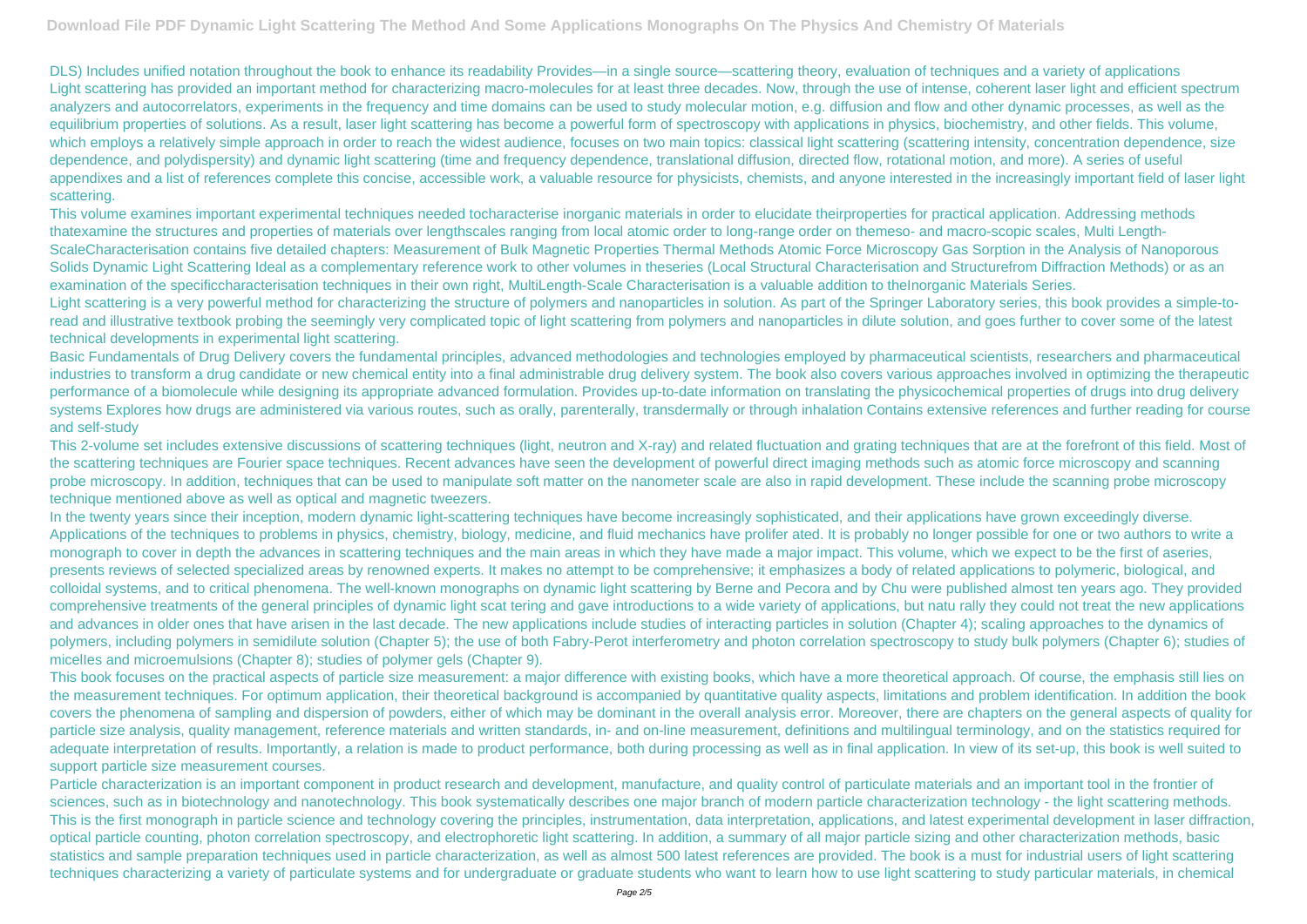engineering, material sciences, physical chemistry and other related fields.

An Introduction to Dynamic Light Scattering by Macromolecules provides an introduction to the basic concepts of dynamic light scattering (DLS), with an emphasis on the interpretation of DLS data. It presents the appropriate equations used to interpret DLS data. The material is presented in order of increasing complexity of the systems under examination, ranging from dilute solutions of noninteracting particles to concentrated multicomponent solutions of strongly interacting particles and gels. Problems are presented at the end of each chapter to emphasize these concepts. Since a major emphasis of this textbook is the interpretation of DLS data obtained by polarized light scattering studies on macromolecular solutions, the results of complementary experimental techniques are also presented in order to gain insight into the dynamics of these systems. This textbook is intended for (1) advanced undergraduate students and graduate students in the chemical, physical, and biological sciences; (2) scientists who might wish to apply DLS methods to systems of interest to them but who have no formal training in the field of DLS; and (3) those who are simply curious as to the type of information that might be obtained from DLS techniques.

Dynamic light scattering (DLS) is an important concept that has found applications in the characterization of the biophysical properties of materials for a wide range of applications. DLS studies are extensively employed in material science and engineering to evaluate particle size distribution and surface charge for applications in nanomaterial synthesis, biomolecular analysis, pharmaceutical development and environmental applications. The aim of this book is to provide an overview of research advances relating to the principle and applications of DLS in various fields. The book is divided into two parts Part 1 discusses the uses of DLS in material science and engineering applications and Part 2 focuses on applications of DLS in biological sciences. Chapter 1 aims to provide an overview of the working principle, mathematical models and different types of DLS analysis methods. In addition, recent trends in DLS studies and applications in various fields are also discussed. Chapter 2 discusses the uses of DLS for nanomaterial characterization in terms of the size, size distribution and zeta potential of particles. Chapter 3 compares two techniques (DLS and SAXS) and provides evidence that nanocatalyst can be characterized more effectively by modifying DLS with SAXS. In Chapter 4 the authors demonstrate the application of DLS in characterizing self-assembling and stimuli-responsive di-block copolymers in aqueous media and their association with low molecular weight drugs. Chapter 5 discusses slow and ultraslow dynamics, probed by DLS measurements, in common organic molecular liquids, ionic liquids (ILs), aqueous solutions of salts and molecular solids and liquidliquid binary mixtures.

Light Scattering Technology for Food Property, Quality and Safety Assessment discusses the development and application of various light scattering techniques for measuring the structural and rheological properties of food, evaluating composition and quality attributes, and detecting pathogens in food. The first four chapters cover basic concepts, principles, theories, and modeling of light transfer in food and biological materials. Chapters 5 and 6 describe parameter estimation methods and basic techniques for determining optical absorption and scattering properties of food products. Chapter 7 discusses the spatially-resolved measurement technique for determining the optical properties of food and biological materials, whereas Chapter 8 focuses on the time-resolved spectroscopic technique for measuring optical properties and quality or maturity of horticultural products. Chapter 9 examines practical light scattering techniques for nondestructive quality assessment of fruits and vegetables. Chapter 10 presents the theory of light transfer in meat muscle and the measurement of optical properties for determining the postmortem condition and textural properties of muscle foods and meat analogs. Chapter 11 covers the applications of spatially-resolved light scattering techniques for assessing quality and safety of animal products. Chapter 12 looks into light scattering for milk and dairy processing. Chapter 13 examines the applications of dynamic light scattering for measuring the microstructure and rheological properties of food. Chapter 14 shows the applications of a biospeckle technique for assessing the quality and condition of fruits and vegetables. Chapter 15 provides a detailed description of Raman scattering spectroscopic and imaging techniques in food quality and safety assessment. Chapter 16, the final chapter, focuses on applications of light scattering techniques for the detection of food-borne pathogens.

This book describes the state of the art across the broad range of spectroscopic techniques used in the study of biological systems. It reviews some of the latest advances achieved in the application of these techniques in the analysis and characterization of small and large biological compounds, covering topics such as VUV/UV and UV-visible spectroscopies, fluorescence spectroscopy, IR and Raman techniques, dynamic light scattering (DLS), circular dichroism (CD/SR-CD), pulsed electron paramagnetic resonance techniques, Mössbauer spectroscopy, nuclear magnetic resonance, X-ray methods and electron and ion impact spectroscopies. The second part of the book focuses on modelling methods and illustrates how these tools have been used and integrated with other experimental and theoretical techniques including also electron transfer processes and fast kinetics methods. The book will benefit students, researchers and professionals working with these techniques to understand the fundamental mechanisms of biological systems.

This book focuses on the widely used experimental techniques available for the structural, morphological, and spectroscopic characterization of materials. Recent developments in a wide range of experimental techniques and their application to the quantification of materials properties are an essential side of this book. Moreover, it provides concise but thorough coverage of the practical and theoretical aspects of the analytical techniques used to characterize a wide variety of functional nanomaterials. The book provides an overview of widely used characterization techniques for a broad audience: from beginners and graduate students, to advanced specialists in both academia and industry.

This comprehensive introduction to principles underlying laser light scattering focuses on time dependence of fluctuations in fluid systems; also serves as introduction to theory of time correlation functions. 1976 edition.

This fourth volume of Light Scattering Reviews is composed of three parts. The ?rstpartisconcernedwiththeoreticalandexperimentalstudiesofsinglelightsc- tering by small nonspherical particles. Light scattering by small particles such as, for instance, droplets in the terrestrial clouds is a well understood area of physical optics. On the other hand, exact theoretical calculations of light scattering p- terns for most of nonspherical and irregularly shaped particles can be performed only for the restricted values of the size parameter, which is proportional to the ratio of the characteristic size of the particle to the wavelength?. For the large nonspherical particles, approximations are used (e. g. , ray optics). The exact th- retical techniques such as the T-matrix method cannot be used for extremely large particles, such as those in ice clouds, because then the size parameter in the v- iblex=2?a/???,wherea is the characteristic size (radius for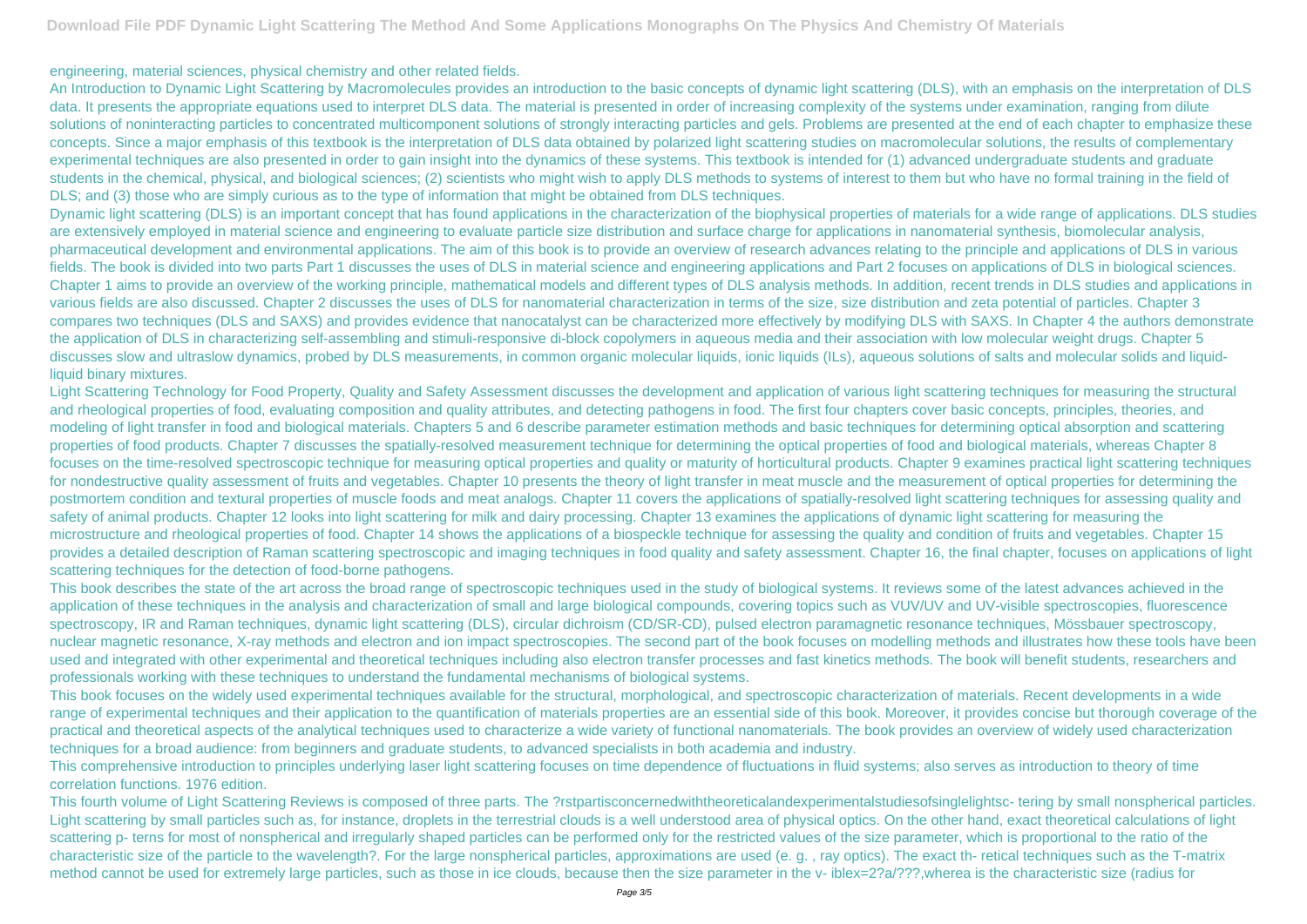spheres), and the associated numerical codes become unstable and produce wrong answers. Yet another problem is due to the fact that particles in many turbid media (e. g. , dust clouds) cannot be characterized by a single shape. Often, refractive indices also vary. Because of problems with theoretical calculations, experimental (i. e. , la- ratory) investigations are important for the characterization and understanding of the optical properties of such types of particles. The ?rst paper in this volume, written by B. Gustafson, is aimed at the descrtionofscaledanalogueexperimentsinelectromagneticscattering.

Dynamic Light ScatteringThe Method and Some ApplicationsOxford University Press on Demand

Published continuously since 1944, Advances in Protein Chemistry and Structural Biology has been a continuous, essential resource for protein chemists. Covering reviews of methodology and research in all aspects of protein chemistry, including purification/expression, proteomics, modeling and structural determination and design, each volume brings forth new information about protocols and analysis of proteins while presenting the most recent findings from leading experts in a broad range of protein-related topics. Covers reviews of methodology and research in all aspects of protein chemistry Brings forth new information about protocols and analysis of proteins while presenting the most recent findings from leading experts in a broad range of protein-related topics

Molecular Characterization of Polymers presents a range of advanced and cutting-edge methods for the characterization of polymers at the molecular level, guiding the reader through theory, fundamentals, instrumentation, and applications, and supporting the end goal of efficient material selection and improved material performance. Each chapter focuses on a specific technique or family of techniques, including the different areas of chromatography, field flow fractionation, long chain branching, static and dynamic light scattering, mass spectrometry, NMR, X-Ray and neutron scattering, polymer dilute solution viscometry, microscopy, and vibrational spectroscopy. In each case, in-depth coverage explains how to successfully implement and utilize the technique. This practical resource is highly valuable to researchers and advanced students in polymer science, materials science, and engineering, and to those from other disciplines and industries who are unfamiliar with polymer characterization techniques. Introduces a range of advanced characterization methods, covering aspects such as molecular weight, polydispersity, branching, composition, and tacticity Enables the reader to understand and to compare the available technique, and implement the selected technique(s), with a view to improving properties of the polymeric material Establishes a strong link between basic principles, characterization techniques, and real-life applications

This Advanced Study Institute was held at \-lellesley College, Wellesley, MA. , from 3 to 12 August 1980. It followed by four years the second "Capri ~,chool on Photon Correlation Spectroscopy". During the intervening period there had been many new applications of dynamic light scattering techniques to the study of systems whose properties depend either on collective molecular interactions or on the formation or activity of supramo1ecu1ar structures. Con sequently, emphasis at this conference was on light scattering studies of subjects such as dynamical correlations in dense polymer solutions, phase transitions in gels, spinodal decomposition of binary fluids, Benard instabilities in nonequilibrium fluids, the formation of micelles and phospholipid vesicles, and movements of the molecular assemblies of muscle tissue. The instructional pro gramme also included tutorial lectures on two complementary spec troscopic techniques which have benefited from dramatic advances in instrumentation, these being small angle X-ray (SAXS) and small angle neutron (SANS) scattering. Strong cold neutron and synchro tron X-ray sources have become available, and data now can be acquired rapidly with newly developed position-sensitive detectors. Several reviews of recent applications of SAXS and SANS were also provided. The organizers of the ASI hoped to provide a forum for theoreticians and experimentalists to assess advances in fields which, although related, were sufficiently different that a great deal of unfamiliar information could be communicated. The order ing of the papers in this volume closely approximates that of the talks presented at the Advanced Study Institute.

This third edition of the biomedical optics classic Tissue Optics covers the continued intensive growth in tissue optics—in particular, the field of tissue diagnostics and imaging—that has occurred since 2007. As in the first two editions, Part I describes fundamentals and basic research, and Part II presents instrumentation and medical applications. However, for the reader's convenience, this third edition has been reorganized into 14 chapters instead of 9. The chapters covering optical coherence tomography, digital holography and interferometry, controlling optical properties of tissues, nonlinear spectroscopy, and imaging have all been substantially updated. The book is intended for researchers, teachers, and graduate and undergraduate students specializing in the physics of living systems, biomedical optics and biophotonics, laser biophysics, and applications of lasers in biomedicine. It can also be used as a textbook for courses in medical physics, medical engineering, and medical biology.

Biophysical Characterization of Proteins in Developing Biopharmaceuticals, Second Edition, presents the latest on the analysis and characterization of the higher-order structure (HOS) or conformation of protein based drugs. Starting from the very basics of protein structure, this book explains the best way to achieve this goal using key methods commonly employed in the biopharmaceutical industry. This book will help today's industrial scientists plan a career in this industry and successfully implement these biophysical methodologies. This updated edition has been fully revised, with new chapters focusing on the use of chromatography and electrophoresis and the biophysical characterization of very large biopharmaceuticals. In addition, best practices of applying statistical analysis to biophysical characterization data is included, along with practical issues associated with the concept of a biopharmaceutical's developability and the technical decision-making process needed when dealing with biophysical characterization data. Presents basic protein characterization methods and tools applicable to (bio)pharmaceutical research and development Highlights the capabilities and limitations of each technique Discusses the underlining science of each tool Empowers industrial biophysical chemists by providing a roadmap for applying biophysical tools Outlines the needs for new characterization and analytical tools in the biopharmaceutical industry

This volume of Current Topics in Membranes focuses on Membrane Protein Crystallization, beginning with a review of past successes and general trends, then further discussing challenges of mebranes protein crystallization, cell free production of membrane proteins and novel lipids for membrane protein crystallization. This publication also includes tools to enchance membrane protein crystallization, technique advancements, and crystallization strategies used for photosystem I and its complexes, establishing Membrane Protein Crystallization as a needed, practical reference for researchers.